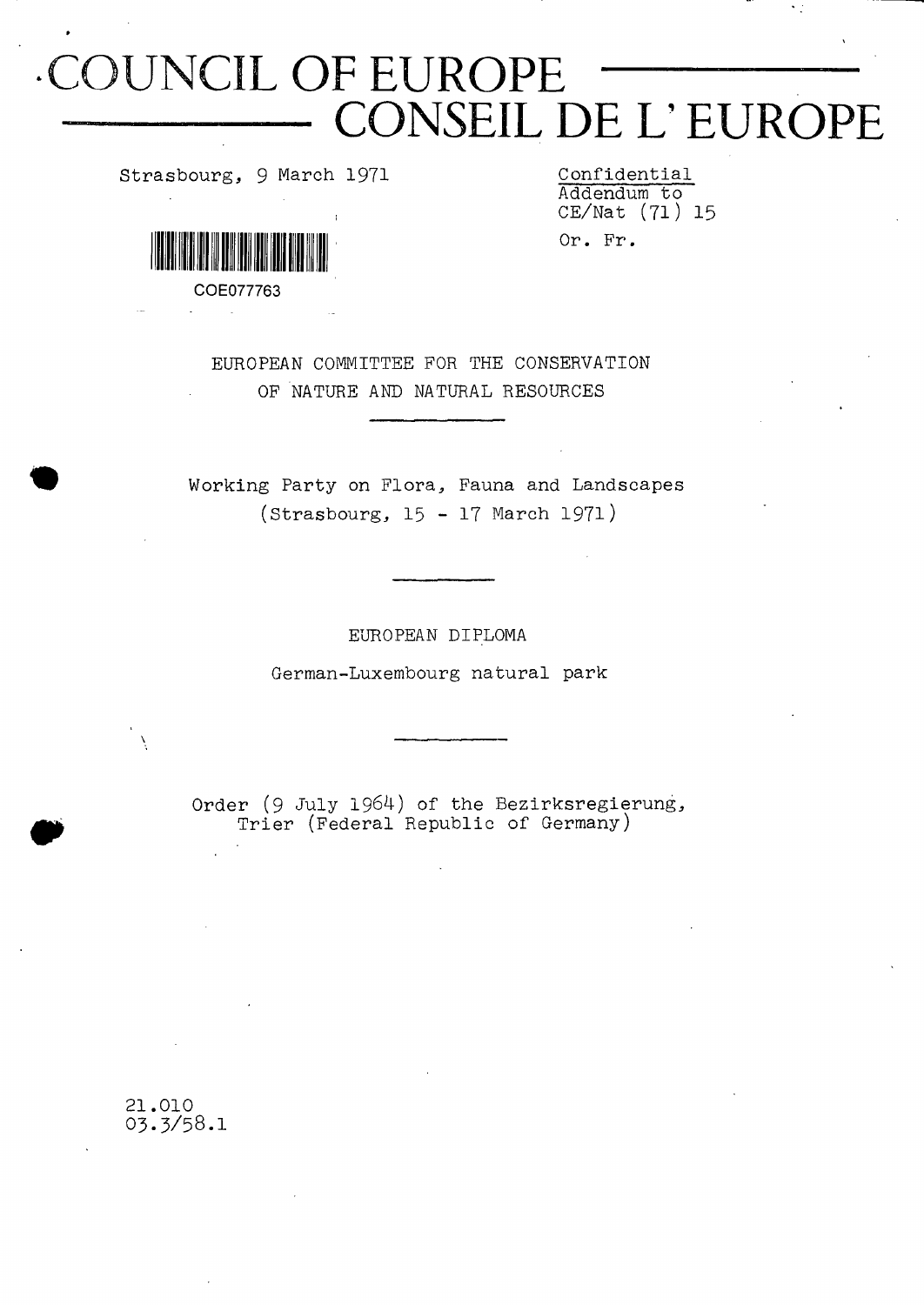CE/Nat (71) 15 Addendum

**Extract from the Official Gazette of the Trier Bezirksregierung, No. 14, dated 15 July**

 $-1$   $-$ 

#### **Order**

**for the protection of. regions of the, Bitburg, Trier and Prüm rural districts**

**given the denomination of : ''Landschaftsschutzverordnung" for the "Südeifel" natural park**

**The following order is laid down, pursuant to paragraphs 5 and 19 of the Nature Conservation Act (Reichsnaturschutzgesetz) (ENG) of 26 June 1955 (Reich Statute Book I, p. 821), pursuant to the Act of 29 September 1935 (Reich Statute Book I, p. llll), to the Act of 1 December ,1938 (Reich Statute' Book I, p. 1001 ) and to paragraph 1-3, sub-paragraph : 1 of the implementing order of the Nature Conservation Act, of 31 October 1935 (Reich Statute Book I, p. 1275), in accordance with Section 129 of the Basic Law of 23 May 1949, and with the agreement of the Ministry of Public Worship and Education, having ultimate authority for nature conservation in the Land of the Rhineland-Palatinate:**

## **Article 1**

**(1) The territory marked in green on the Trier Bezirksregierung nature conservation map, in. the Bitburg, Trier and Prüm rural districts, shall constitute the "Südeifel natural park" reserve.**

**(2) The "Südeifel natural park" reserve shall be demarcated as follows:**

**!! ......" •>**

 $\frac{1}{2}$  ,  $\frac{1}{2}$ 

**Contract** 

Library Co

**(**3 **) For the purpose of demarcating the reserve, the "Landschaft'sschutzkarte" is to be regarded as authoritative,,**

**Article 2** , and the settlement

**The "Landschaftsschutzkarte" forms a part of the present Order, and shall be deposited with the Trier Bezirksregierung. Authenticated copies shall be deposited at the offices of the rural district councils of Bitburg, Trier and Prüm.**

 $\cdot/$  .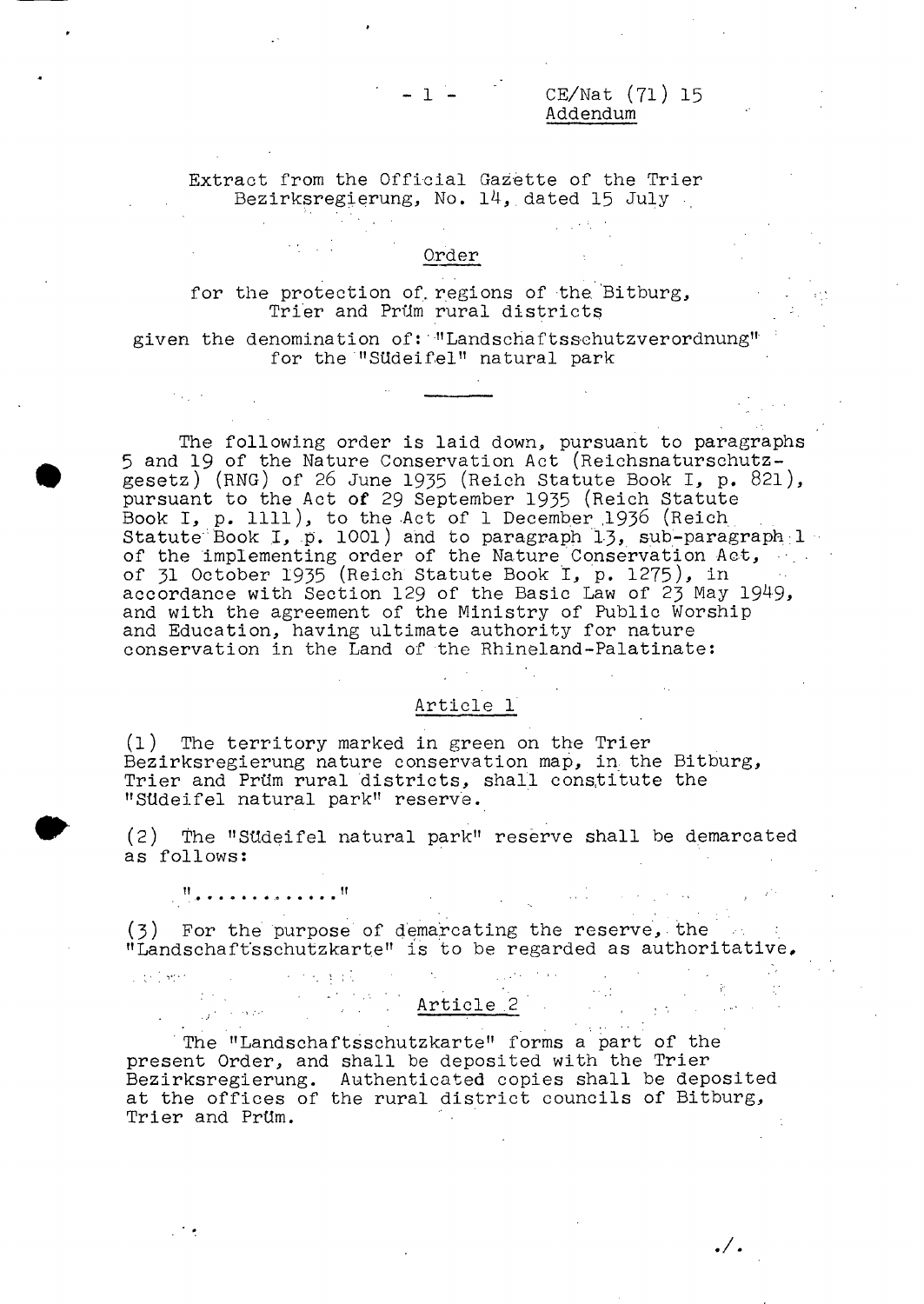المحارف والمتحدث والمتحدثين

## $-2-$

alla control

#### **Article 5**

 $\sim 100$  km s  $^{-1}$ 

**(1) The conservation measures for which provision is made in the present Order shall not affect municipal building sites., i.e. those within built-up areas or within proposed construction areas. When new construction areas come to be determined, it will be necessary to comply with paragraph 5> sub-paragraph 6 of the "Bundesbaugesetz" of** 23 **June i**960 **(BGBL. I, p/ 341 ). In drawing up their plans, and .when industries are being established, municipalities shall take due account of the fact that the. district is a reserve.**

**(2) A plan must be drawn up for the "Südeifel natural park" reserve, so that the district may be planned and developed as a natural park.**

**No development is to be allowed within the "Südeifel natural,.park".reserve that is likely to be detrimental to naturë or to thé enjoyment of nature, or to affect the landscape.**  $\label{eq:2.1} \frac{1}{\sqrt{2\pi}}\int_{\mathbb{R}^{2}}\left|\frac{d\mathbf{r}}{d\mathbf{r}}\right|^{2}d\mathbf{r}^{2}d\mathbf{r}^{2}d\mathbf{r}^{2}d\mathbf{r}^{2}d\mathbf{r}^{2}d\mathbf{r}^{2}d\mathbf{r}^{2}d\mathbf{r}^{2}d\mathbf{r}^{2}d\mathbf{r}^{2}d\mathbf{r}^{2}d\mathbf{r}^{2}d\mathbf{r}^{2}d\mathbf{r}^{2}d\mathbf{r}^{2}d\mathbf{r}^{2}d$  $\mathcal{L}^{\mathcal{L}}(\mathcal{L}^{\mathcal{L}})$  , where  $\mathcal{L}^{\mathcal{L}}(\mathcal{L}^{\mathcal{L}})$  $\frac{1}{2}$  ,  $\frac{1}{2}$  ,  $\frac{1}{2}$ 

### **Article 5**

**Article 4**

**The following prohibitions shall apply within the "Südeifel natural park" reserve:**

- **(a) No shops or stalls of any kind may be set up, and no notices may be affixed (with the exception of official nptices and approved direction signs). No advertisements of any kind shall, be allowed. . .**
- **(b) The calm of the natural surroundings, and the enjoyment .thereof, shall not be endangered by noise, or in any other manner.**
- **(c) Trees, groups of trees, other natural features or parts of the landscape having historical or scientific interest may not be defaced, altered or damaged. .**
- **(d) No unwanted objects or refuse may be disposed of otherwise than in places provided for that purpose; no papers, packaging or other litter may be deposited. Arrangements** for refuse disposal must comply with the regulations in **force.**  $\sim 10^{-11}$  $\mathcal{A}=\frac{1}{2}$  ,  $\mathcal{A}=\frac{1}{2}$
- **(e) No vehicles may be driven or parked other than on public-roads and. parking sites. (This restriction** shall not apply to residents or to agricultural and. **forestry activities).**

 $\cdot$  /  $\cdot$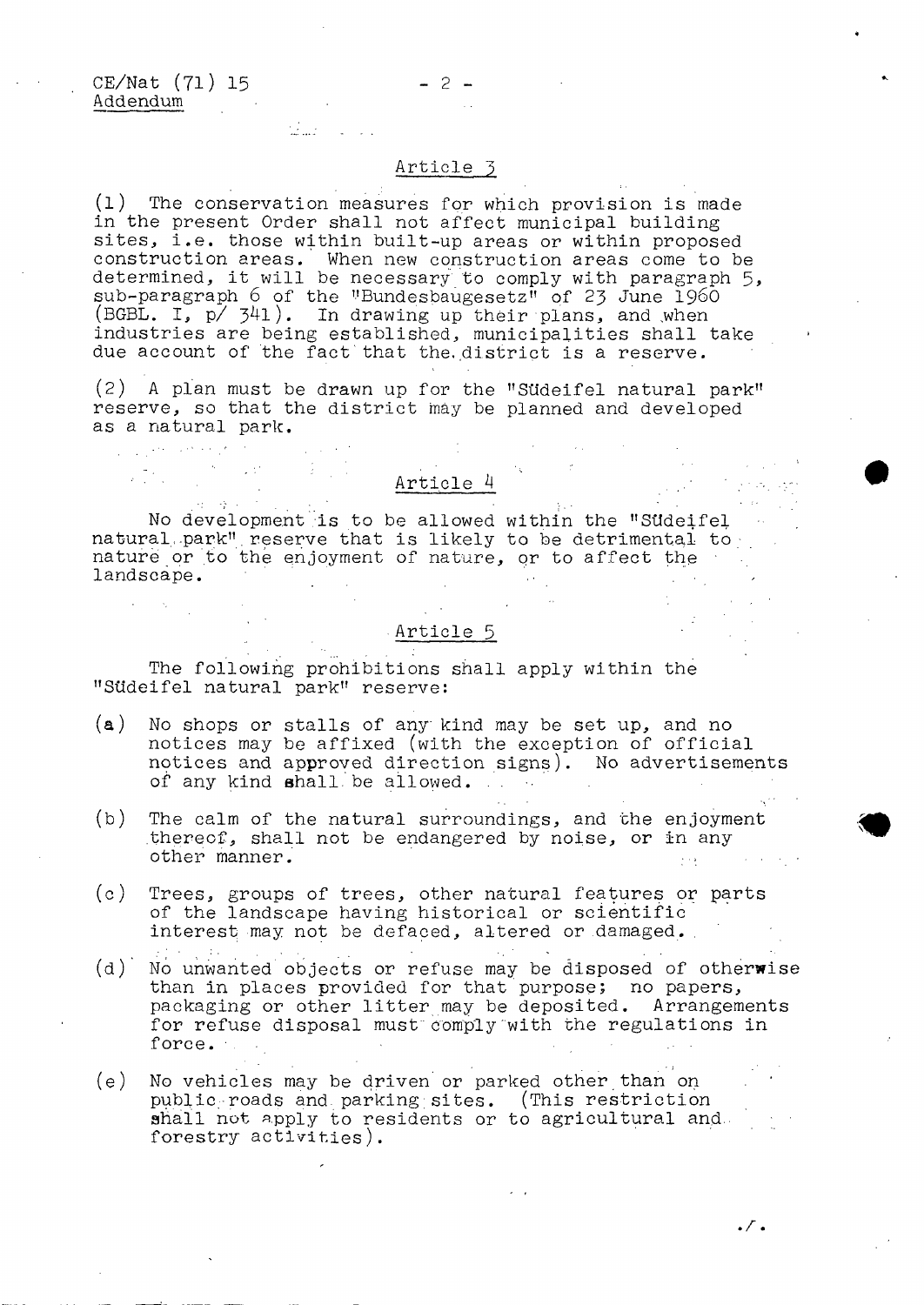## CE/Nat (71) 15 Addendum

. / .

**(f) No camps may be erected other than on sites designated for that purpose, and no tents or caravans shall be allowed other than on sites designated for that purpose.**

#### **Article 6**

**Authorisation must be obtained from the nature conservation authority (Naturschutzbehörde), before engaging in the following projects and activities, lest the undesirable effects referred to in Article 4 result:**

- **(a) Construction of buildings of all kinds, basic structural alterations to the outside facades of existing buildings.**
- **(b) Erection, of high-voltage electricity cables.**
- **(c) Establishment or alteration of paths, roads, open spaces, railway sites and man-made waterways.**
- **(d) Creation of stone quarries, refuse dumps, gravel pits, sand quarries, as well as the extension of existing plant and undertakings.**
- **(e) Rèmovai or deposit of earth, or other modifications ..to the terrain (not to apply in the case of projects already in existence or already beingcarried out).**
- **(f) Control of waterways and drainage of existing ponds.**
- **(g) Uprooting hedges, scrub, trees alongside paths and isolated trees away from forest areas. Clearance shall be authorised alongside roadways in the interests of road safety, when not on any extensive scale.**
- (h) Gathering flora growing on the banks of stretches **of water.**

#### **Article 7**

**After the present Order has come into force, any changes made to the landscape., shall be remedied on the instructions of the ''Naturschutzbehörde", or their'effect shall be lessened, provided that the burden so placed on the responsible party is not excessive.**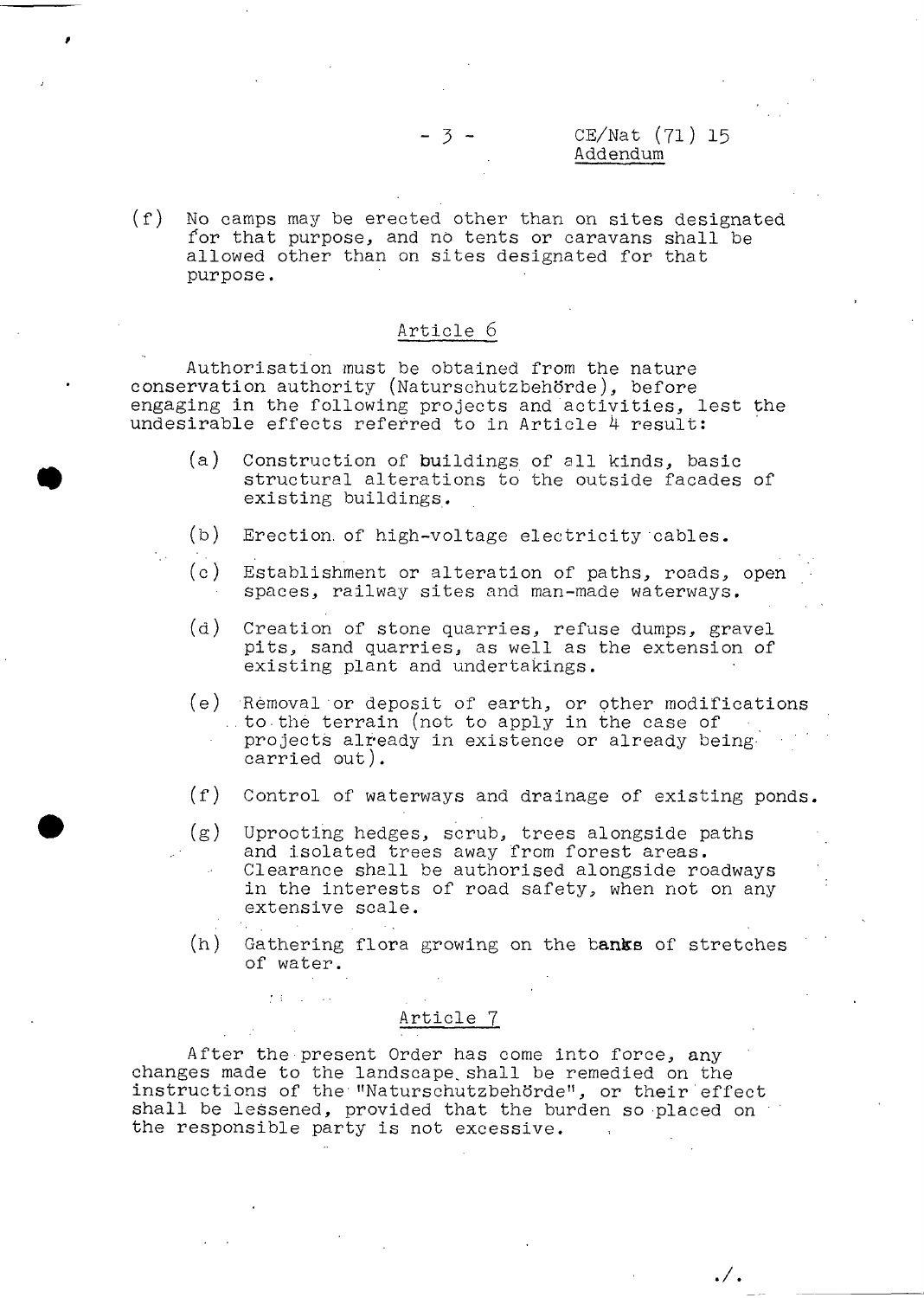CE/Nat (71) 15 Addendum

#### **Article 8**

- **(1) ' No change shall be made in respect of:**
	- **(a) normal shooting and fishing activities** *;*
	- **(b) the working of gardens and fields ;**
	- **(c) forestry operations**

ka sa Ting

**(d) the carrying out of necessary measures in accordance with section 4-5 of the Land Development and Clearance Act,**

**(2) Disputes shall be settled by the "Bezirksregierung", after consulting all the relevant departments.**

#### **Article 9**

**In certain special instances, the bans stated in Articles 4 and 5 of the present Order may be waived, with the approval .of the nature conservation authorities. Such waivers may be accompanied by conditions and obligations at the time, and may be rescinded without notice.**

## **Article 10**

**Persons violating, whether deliberately or accidentally, the provisions of the present Order, shall be liable to penalties in accordance- with paragraphs 21 and 22 of the "Reichsnaturschutzgesetz" (RNC1),**

# **Article 11**

**(1) The present Order nullifies and supersedes all previous nature conservation orders, insofar as the area indicated in Article 1, paragraph 2, is concerned,**

**(2) The following "•'.'Landschaftsschutzverordnungen" shall become inapplicable:**

**"The Enz, valley between Sinspelt and Neuerburg" of 4 August** 1949 **(Officisi Gazette. 1949L i 0 \* p4 - p5)>**

**"The Radenbach valley from Niederraden to Fischbach" of 4 August** 1949 **(Official Gazette 19.49.» PP. 94 - 35);**

**"The Valley of the Our and the embankment of the path followed by the Our in the area of the Luxembourg village of Bivels, including the castle of Falkenstein" of 4 August** 1949 **(Official Gazette 1949; PP- î>4 - 95) 1**

 $\cdot / \cdot$